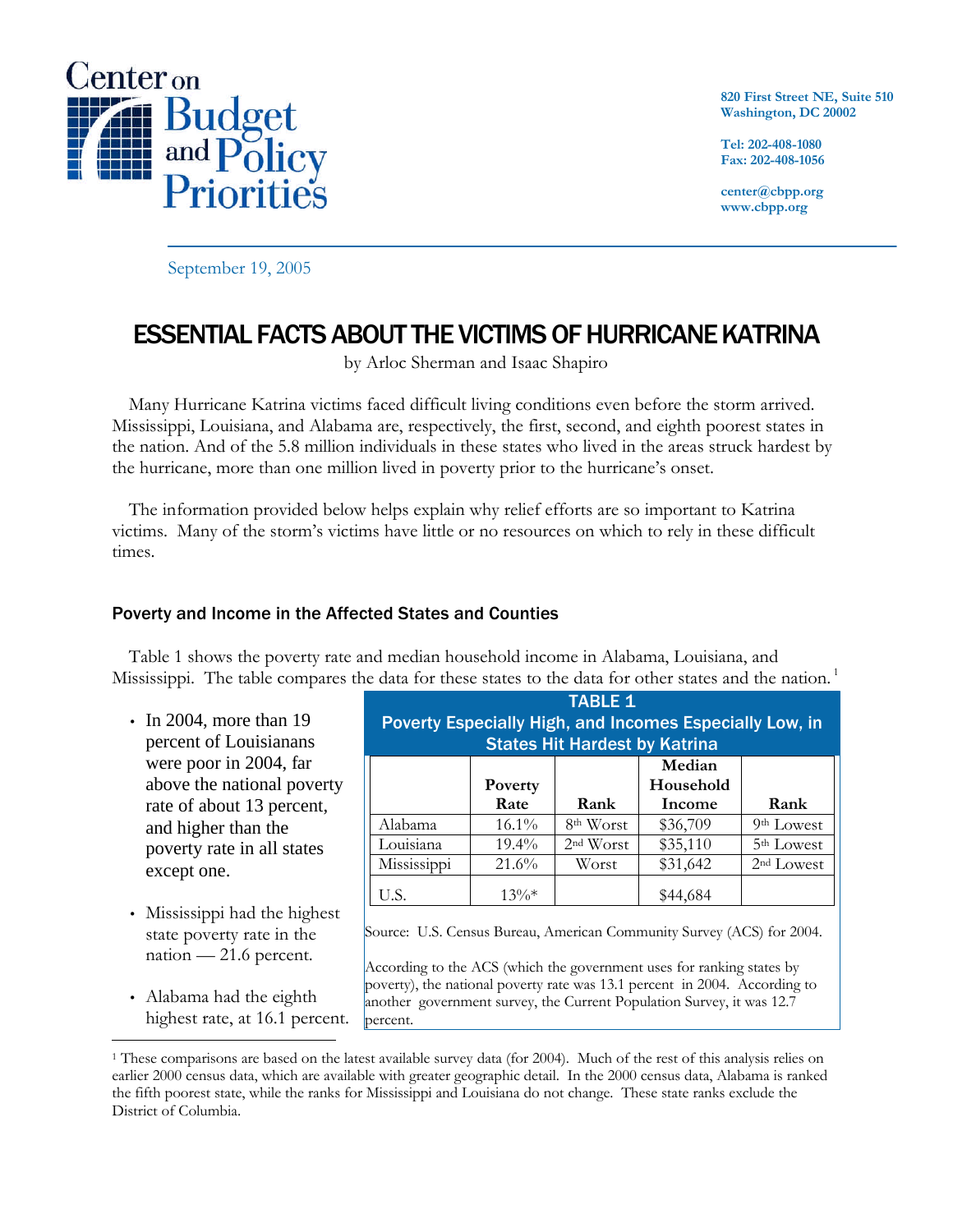• The table also shows that the incomes of the typical (or median) household in these three states are well below the national average and are among the lowest in the nation.

Using data from the 2000 decennial census, we also calculated the poverty rates for individuals who lived in the areas hit hardest by the hurricane. These areas —the counties and parishes that have been declared eligible for federal disaster assistance for individuals — include about two-thirds of the population of Louisiana and Mississippi and one-sixth of the population of Alabama.<sup>2</sup>

- The census data indicate that 5.8 million people (in 2.1 million households) lived in these counties and parishes in 2000.
- More than 1 million of these people or nearly one-fifth of the population affected by the hurricane — lived in poverty.

## New Orleans — Poverty and Lack of a Vehicle

Of the 5.8 million people living in the areas hit hardest by Katrina, some 1.3 million lived in the New Orleans metropolitan area, with close to one-half million people living in the city of New Orleans itself. The poverty rate in the city is exceptionally high. The Census data indicate that more than one in four — 28 percent — of the city's residents were living in poverty before the hurricane descended upon the city. Of the 245 large cities in the nation (those with populations of 100,000 or more), New Orleans tied for the sixth poorest in the 2000 census.

Those who were poor in New Orleans commonly lacked their own means of transportation. Our calculations, based on the Census data, show that more half of the poor households in New Orleans — 54 percent — did not have a car, truck, or van in 2000. Among the elderly, the proportion was higher. Sixty-five percent of poor elderly households in New Orleans did not have a vehicle, making it more difficult for them to escape the storm and its effects.

#### African Americans

The Census data also confirm that African Americans made up a disproportionate share of the hurricane's victims. About one of every three people who lived in the areas hit hardest by the hurricane were African American. By contrast, one of every eight people in the nation is African American.

African Americans living in New Orleans were especially likely to be without a vehicle before the hurricane struck. More than one in three black households in New Orleans (35 percent) — and nearly three in five *poor* black households (59 percent) — lacked a vehicle. Among white non-Hispanic households in New Orleans, 15 percent lacked a vehicle.

-

<sup>2</sup> In addition to these hardest-hit counties, the table also shows data for a broader list of counties. The broader list includes counties that are part of the federal disaster area, and are eligible for FEMA assistance to public agencies, but may not be eligible for FEMA assistance to individuals. In this broader list of counties, the combined population was 14.2 million and 2.4 million people were poor.

On the other hand, it should also be noted that the number of housing units that are irreparably damaged or need substantial rehabilitation is fewer than the number living in counties eligible for individual assistance.